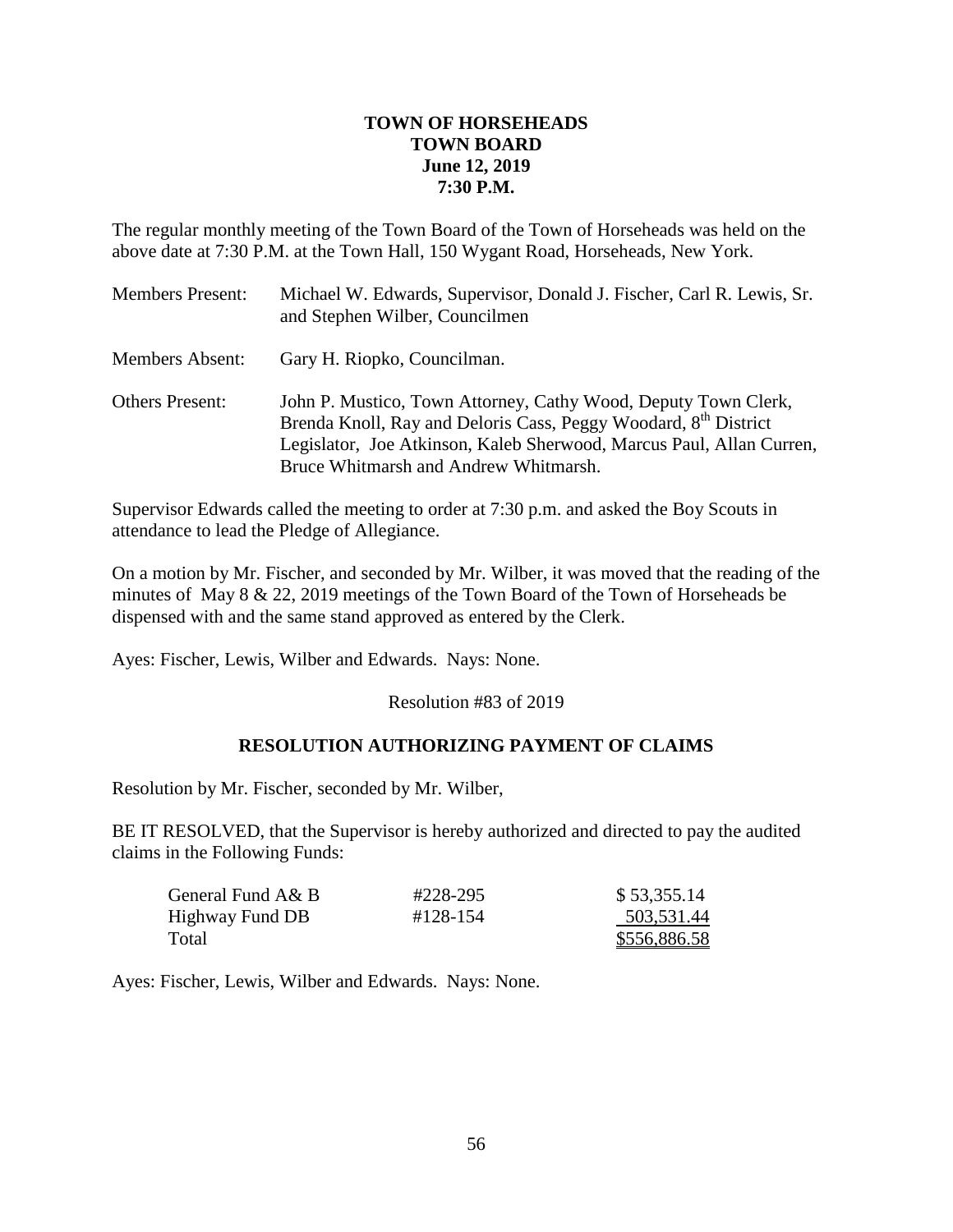Resolution #84 of 2019

## **REPORTS OF TOWN OFFICERS**

On a motion by Mr. Lewis, and seconded by Mr. Riopko, it was moved that the May, 2018 reports of the Supervisor in the General Funds, and Highway Fund, reports of the Town Justices Code Enforcement Office, Town Clerk, Assessor, Highway and Youth Bureau be received and placed on file.

Ayes: Fischer, Wilber and Edwards. Nays: None.

Correspondence:

- Charter Communications Upcoming changes (05/20/2019).
- Brenda L. Knoll resignation letter from Zoning Board of Appeals (06/05/2019).
- Horseheads Community Animal Shelter letter requesting lease renewal and meeting (05/20/2019).
- REDEC Relending Corp. info to share on economic impact since 1980. (05/24/2019).

On a motion by Mr. Wilber and seconded by Mr. Fischer, it was moved that the correspondence be received and placed on file.

Ayes: Fischer, Riopko, Lewis, Wilber and Edwards. Nays: None.

No one came forward during the audience participation portion of the meeting.

The discussion and possible action regarding dedication of the drainage basin located at Gardner Road and St. Andrews Drive was tabled at this time.

### Resolution #85 of 2018

### **RESOLUTION AUTHORIZING STANDARD WORK DAY AND REPORTING**

Resolution by Mr. Wilber, seconded by Mr. Fischer

BE IT RESOLVED, that the Town of Horseheads hereby establishes the following standard work days for elected and appointed officials and will report the following days worked to the New York State Employee's Retirement System based on the records of activities maintained and submitted by these officials to the clerk of this body. (See attached).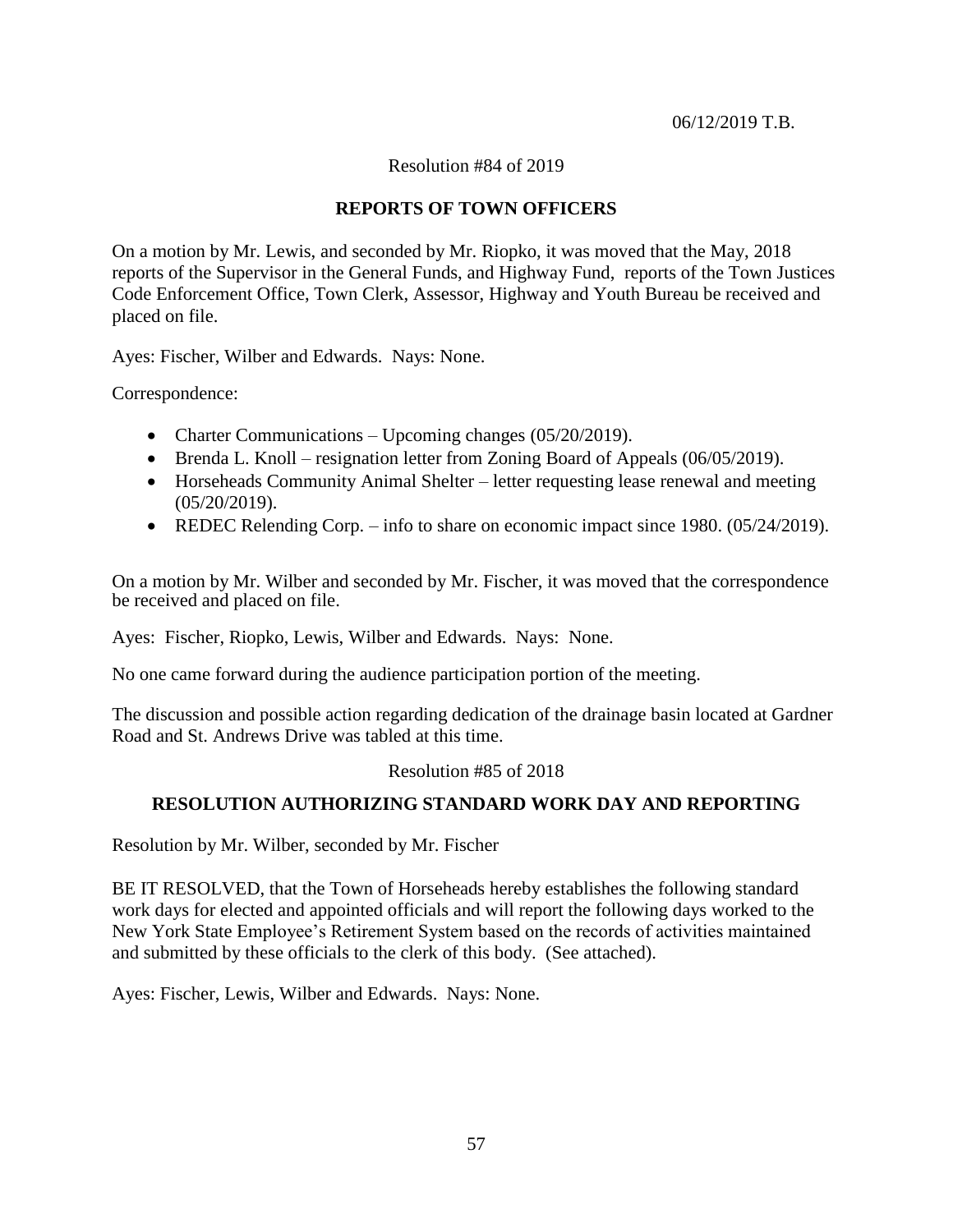Resolution #86 of 2019

#### **DISCUSSION AND POSSIBLE ACTION REGARDING PUBLIC HEARING – 178 RIDGE ROAD (09/21/2018)**

Resolution by Mr. Fischer and seconded by Mr. Lewis

BE IT RESOLVED, that the Public Hearing for the 178 Ridge Road Property be hereby resumed to July 10, 2019 at 7:30 P.M.

Ayes: Fischer, Lewis, Wilber and Edwards. Nays: None.

### **PUBLIC HEARING – NEWTOWN CREEK COMMUNITY DEVELOPMENT BLOCK GRANT**

At this portion of the meeting, Supervisor Edwards turned the meeting over to Attorney Mustico who asked for a motion to dispense with the reading of the notice of Public Hearing which was published one (1) time in the Star-Gazette on May 30, 2019.

A motion was made by Mr. Fischer and seconded by Mr. Wilber to dispense with the reading of the public hearing.

Ayes: Fischer, Lewis, Wilber and Edwards. Nays: None.

Attorney Mustico then declared the Public Hearing open an asked if anyone wished to speak with regard to the Public Hearing. As no one came forwards, a motion was made by Mr. Wilber and seconded by Mr. Fischer to close the public hearing.

Ayes: Fischer, Lewis, Wilber and Edwards. Nays: None.

Resolution #87 of 2019

## **RESOLUTION WITH REFERENCE TO THE PROPOSED TOWN OF HORSEHEADS, CHEMUNG COUNTY, NY NEWTOWN CREEK CAPITAL IMPROVEMENT PROJECT STATE ENVIRONMENTAL QUALITY REVIEW ACT (SEQRA) LEAD AGENCY ESTABLISHEMENT**

Resolution by Mr. Wilber, seconded by Mr. Fischer

**WHEREAS**, the Town of Horseheads is preparing an application to Office of Community Renewal Community Development Block Grant for grant funding to administer grant funds to the subrecipient, Newtown Creek Community, Inc., to undertake a capital improvement project located at 54 Level Acres Drive, a site located within the territorial jurisdiction of this Town of Horseheads Board of Trustees; and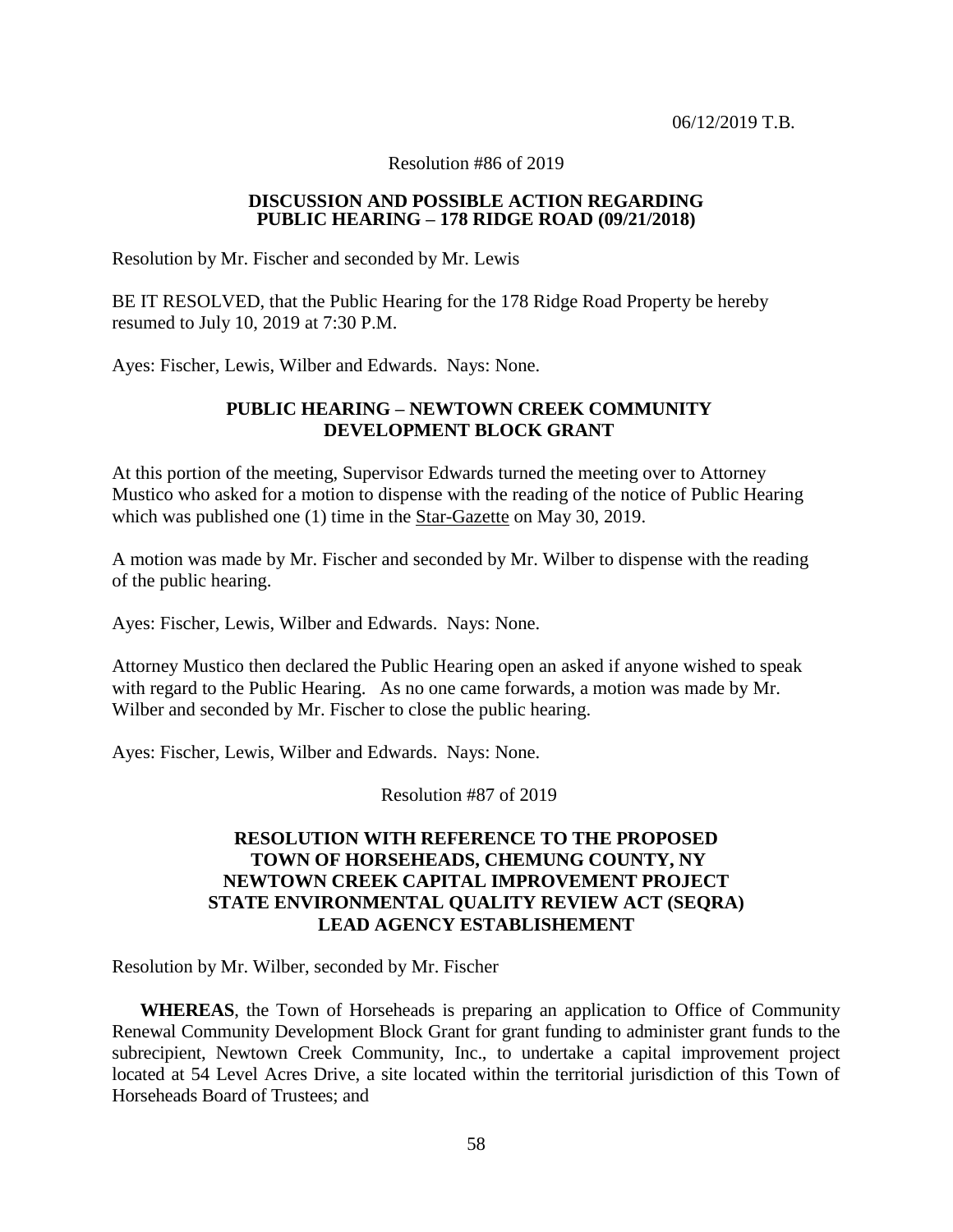**WHEREAS**, engineering reports prepared by Hunt Engineers, Architects, and Land Surveyor, DPC identifies improvements of water and sewer distribution system owned and operated by the Newtown Creek Community, Inc. and within the Town of Horseheads; an

**WHEREAS**, various regulatory, funding and public approvals will be needed in the planning and development of the proposed improvement projects:

## **NOW, THEREFORE, LET IT BE RESOLVED THAT:**

- 1. The Town Board of the Town of Horseheads determines pursuant to Article 8 of the Environmental Conservation Law and the regulations contained in 6 NYCRR Part 617, hereafter called SEQRA, that the proposed project is an Unlisted action under SEQRA, and the funding agencies require a Full Environmental Assessment and Coordinated Review be prepared.
- 2. The Town Board declares its intent to establish itself as lead agency in the coordinated review of this action;
- 3. The Town Clerk or agent of the Town Clerk shall notify all Involved Agencies of the Town Board's intention to designate itself lead agency.
- 4. A coordinated review will be performed.
- 5. This resolution shall take effect immediately.

Ayes: Fischer, Lewis, Wilber and Edwards. Nays: None.

Resolution #88 of 2019

# **RESOLUTION APPROVING MAKING OF THE GRANT APPLICATION FOR THE COMMUNITY DEVELOPMENT GRANT PROGRAM TO THE STATE OF NEW YORK**

Resolution by Mr. Fischer, seconded by Mr. Lewis

**WHEREAS**, the Town of Horseheads is applying to the NYS Office of Community Renewal for administration of funds to the Subrecipient, Newtown Creek Community, Inc. for a project grant under the Community Development Block Grant Public Infrastructure Program to conduct a capital improvement project at 54 Level Acres Drive, a site located within the territorial jurisdiction of this Town of Horseheads Board of Trustees; and

**WHEREAS**, as a requirement of these programs, said Town of Horseheads must authorize public hearing for the purpose of hearing public comments on the Town of Horseheads' community development needs, and to discuss the submission of the Community Development Block Grant application,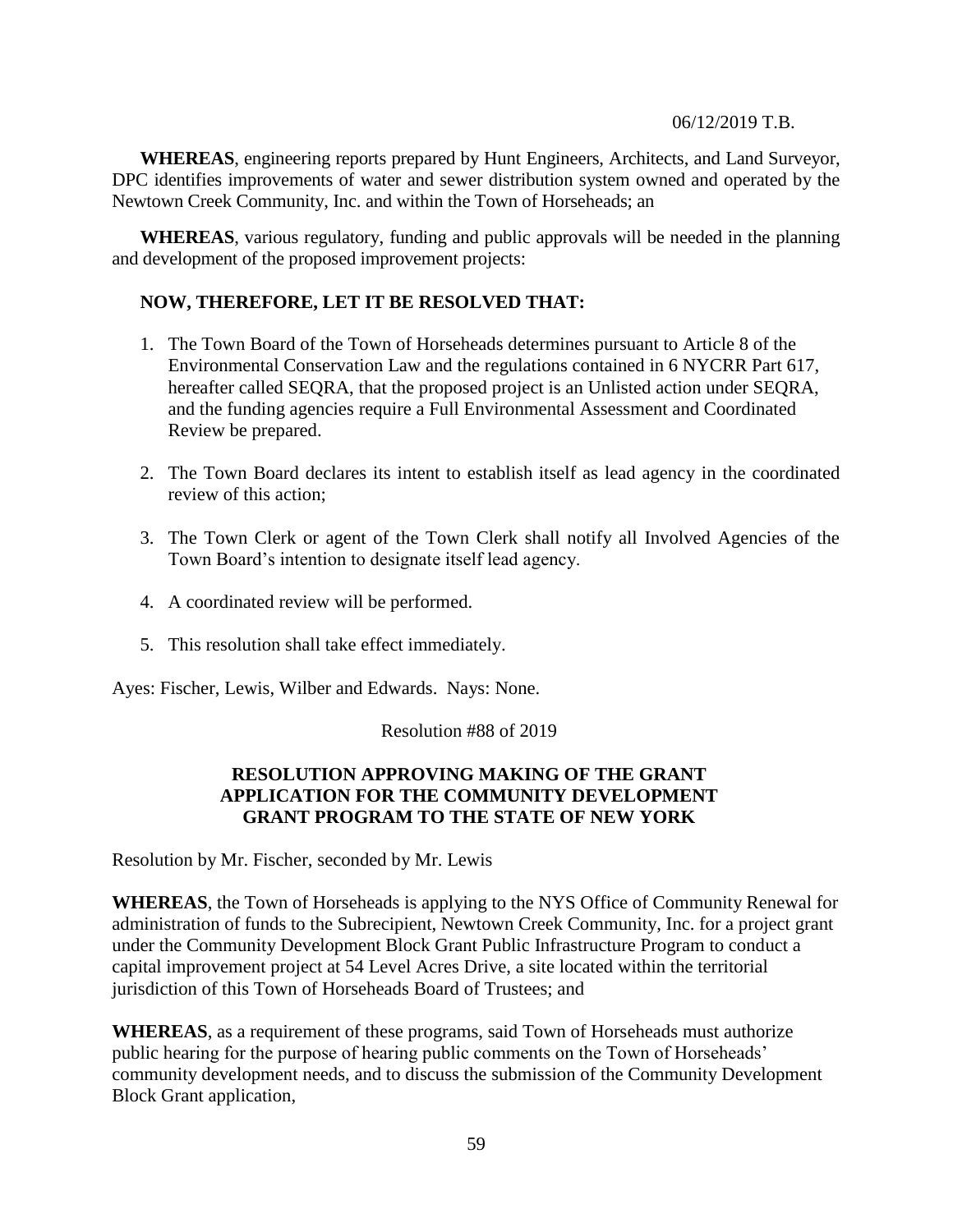**NOW, THEREFORE, be it resolved** that the Town of Horseheads Board of Trustees hereby does authorizes a public hearing and endorses the application of Town of Horseheads for a grant under the Community Development Block Grant Program for a project known as Town of Horseheads, Newtown Creek Capital Improvement Project and located within this community.

Ayes: Fischer, Lewis, Wilber and Edwards. Nays: None.

The cable franchise agreement renewal with charter communications was tabled to the July 10, 2019 Town Board Meeting.

Resolution #89 of 2019

## **RESOLUTION AUTHORIZING TAX EXEMPT STATUS FOR PROPOSED VILLAGE PARK PREMISES KNOWN AS 271 E. FRANKLIN ST. PROPERTY**

Resolution by Mr. Lewis, seconded by Mr. Wilber

**WHEREAS**, by letter dated March 15, 2019, the Town Horseheads requested the an exemption for Town real estate taxes on premises known as 271 E. Franklin St., Tax Map ID #59.01-1-5, and

**WHEREAS**, NYS Real Property Tax Law, §406(2)(RPTL) provides, in pertinent part, that a public park not located with the municipal corporation's corporate limits "shall be exempt from taxation by any municipal corporation in which it is located, provided that the governing board thereof shall so agree in writing", and

**WHEREAS**, the Village of Horseheads intends to take from the New York State, premises located at 271 E. Franklin St., for park purposes and subject to any further restrictions as may be placed on the transfer by New York State, and

**WHEREAS**, the Town Board has duly considered the same.

**BE IT RESOLVED** that the Town of Horseheads hereby approves and grants the exemption as requested for said premises and subject to the requirements of RPTL §406(2) , and be it further

**RESOLVED** the Town Supervisor is hereby authorized to sign an agreement evidencing the authorization of this exemption hereunder.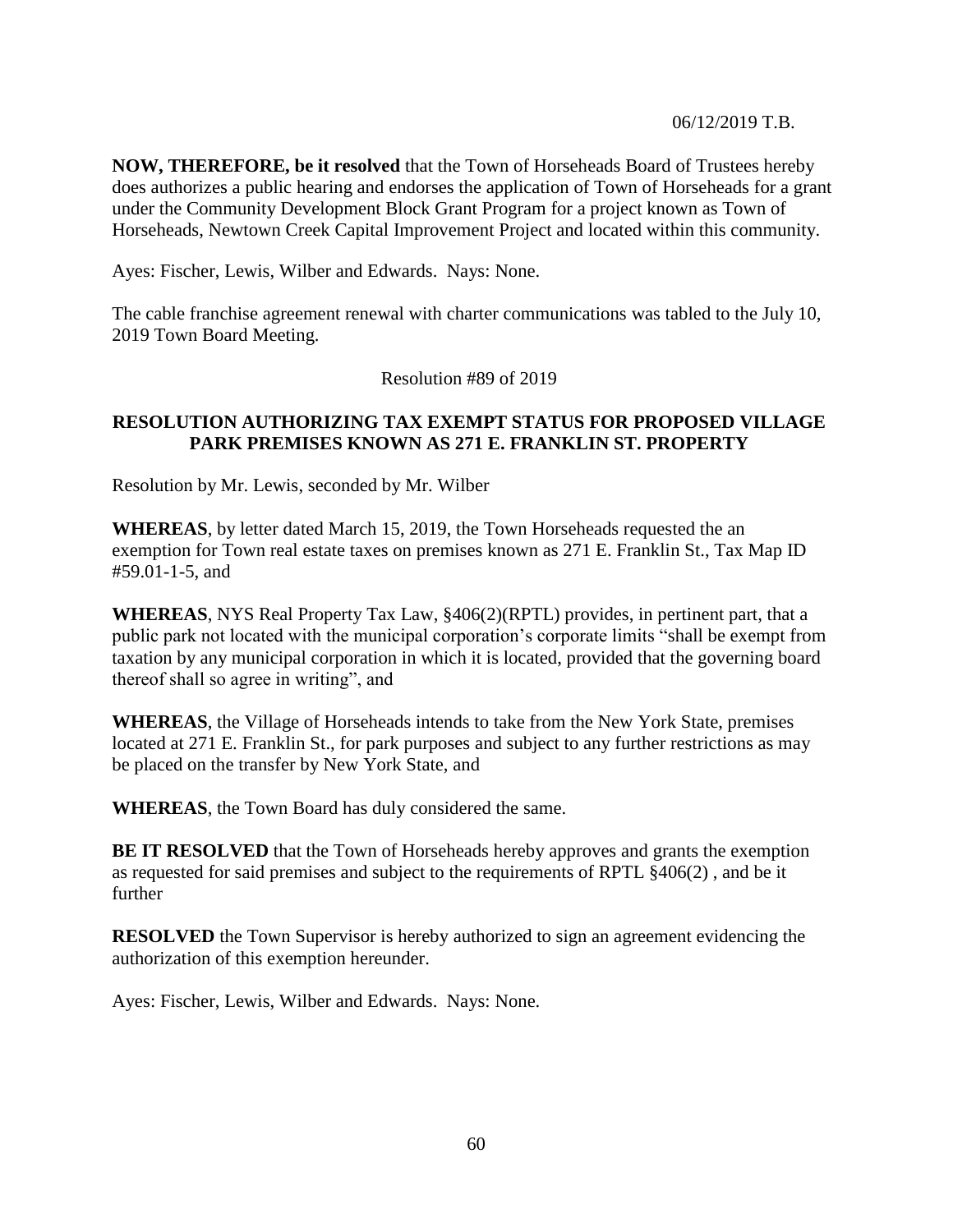Resolution #90 of 2019

## **REZONING REQUEST – 625 BREESPORT ROAD - REFERR**

Resolution by Mr. Wilber, seconded by Mr. Fischer

BE IT RESOLVED, that the Town Board of the Town of Horseheads hereby refers the Planned Unit Development for multiple uses request of 625 Breesport Road to the Town Planning Board for their recommendation.

Ayes: Fischer, Lewis, Wilber and Edwards. Nays: None.

Resolution #91 of 2019

## **RESOLUTION APPOINTING GREGORY S. LARNARD CODE ENFORCEMENT OFFICER**

Resolution by, Mr. Lewis, seconded by Mr. Fischer.

BE IT RESOLVED, the Town Board of the Town of Horseheads hereby appoints Gregory S. Larnard to the position of Code Enforcement Officer and, be it further

RESOLVED, the probationary period for the position shall be one (1) year ending on June 3, 2020 at an annual salary of \$55,000.00

Ayes: Fischer, Lewis, Wilber and Edwards. Nays: None.

Resolution #92 of 2019

### **RESOLUTION APPOINTING SHIRLEY J. KLOSE TO THE POSITION OF ASSESSOR'S AIDE**

Resolution by Mr. Fischer, seconded by Mr. Lewis

BE IT RESOLVED, the Town Board of the Town of Horseheads, hereby appoints Shirley J. Klose to the position of Assessor's Aide and, be it further

RESOVLED, the appointment is subject to the Rules of Classified Service of Chemung County and City of Elmira, New York, and be it further,

RESOLVED, the probationary period for the position shall be one (1) year ending on January 28, 2020, and at an annual salary of \$30,000.00.